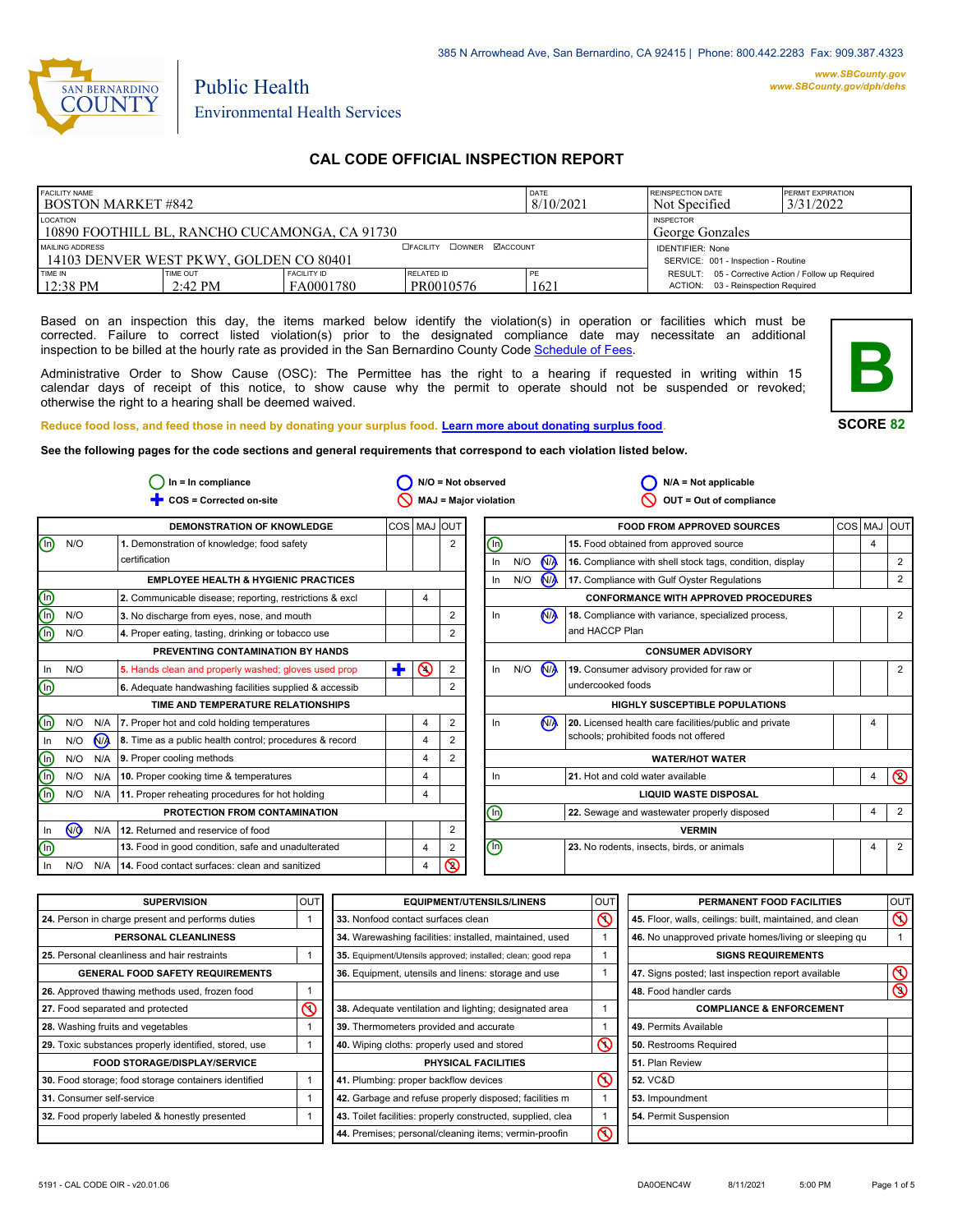

# **CAL CODE OFFICIAL INSPECTION REPORT**

| <b>FACILITY NAME</b> | <b>BOSTON MARKET #842</b>                      |                                                                                       | DATE<br>8/10/2021                   |              |  |
|----------------------|------------------------------------------------|---------------------------------------------------------------------------------------|-------------------------------------|--------------|--|
| LOCATION             | 10890 FOOTHILL BL, RANCHO CUCAMONGA, CA 91730  |                                                                                       | <b>INSPECTOR</b><br>George Gonzales |              |  |
|                      |                                                | 5. HANDS CLEAN AND PROPERLY WASHED; GLOVES USED PROPERLY                              |                                     | <b>MAJOR</b> |  |
| <b>POINTS</b>        | Compliance date not specified                  | Inspector Comments: Observed an employee place on gloves without washing hands prior. |                                     |              |  |
|                      | Complied on 8/10/2021<br>Violation Reference - | Ensure employees wash hands prior to placing gloves on.                               |                                     |              |  |
|                      |                                                | NOTE: Corrected on site. Employee was directed to wash hands before handling food.    |                                     |              |  |

**Violation Description:** Employees are required to wash their hands: before beginning work; before handling food / equipment / utensils; as often as necessary, during food preparation, to remove soil and contamination; when switching from working with raw to ready to eat foods, after touching body parts; after using toilet room; or any time when contamination may occur. Gloves shall be worn if an employee has cuts, wounds, fake nails, nail polish, and/or rashes. Gloves are to be used for no more than one task. Employees are not to wrap or package leftover food using bare hands or unclean utensils. Hand sanitizers may be used after proper hand washing. Employees handling food must have fingernails that are trimmed, cleanable, and smooth. (113952, 113953.3, 113953.4, 113961, 113968, 113973 (b-f))

**More Information: <https://youtu.be/NznA3hgIcss>**

# **14. FOOD CONTACT SURFACES: CLEAN AND SANITIZED**

| <b>POINTS</b> | Compliance date not specified<br><b>Not In Compliance</b> | Inspector Comments: 1. Observed dried food debris in a potato wedge cutter equipment on the wall near the<br>preparation sink.                                                                                                    |
|---------------|-----------------------------------------------------------|-----------------------------------------------------------------------------------------------------------------------------------------------------------------------------------------------------------------------------------|
|               | Violation Reference - HSC -<br>113984(e), 114097, 114099  | Ensure all food contact surfaces are clean and sanitized regularly to prevent possible contamination.                                                                                                                             |
|               |                                                           | 2. Observed pink mold like build-up on the top of the ice deflector inside of the ice machine.                                                                                                                                    |
|               |                                                           | Clean, sanitize, and maintain ice machine regularly to prevent possible contamination.                                                                                                                                            |
|               |                                                           | $\frac{1}{2}$ . The state of the state of the state of the state of the state of the state of the state of the state of the state of the state of the state of the state of the state of the state of the state of the state of t |

NOTE: Observed no contamination of ice during inspection. \*NOTE: Corrected on site. Operator cleaned the top of the ice deflector.

**Violation Description:** All food contact surfaces of utensils and equipment shall be clean and sanitized. (113984(e), 114097, 114099.1, 114099.4, 114099.6, 114101 (b-d), 114105, 114109, 114111, 114113, 114115 (a, b, d), 114117, 114125(b), 114135, 114141)

**More Information: <https://youtu.be/Gz6zPqZtv2s>**

### **21. HOT AND COLD WATER AVAILABLE**

| <b>POINTS</b> | Compliance date not specified<br><b>Not In Compliance</b> | Inspector Comments: 1. Observed no warm water provided at the hand wash sink near the cash register.<br>2. Observed no warm water provided at the hand wash sink near the preparation sink. |
|---------------|-----------------------------------------------------------|---------------------------------------------------------------------------------------------------------------------------------------------------------------------------------------------|
|               | Violation Reference - HSC -<br>113953(c), 114099.2(b)     | Ensure warm water to a minimum of 100F is provided at all hand wash sinks to ensure hands are properly                                                                                      |
|               |                                                           | washed.                                                                                                                                                                                     |

NOTE: Corrected on site. Operator adjusted hand wash sink near the preparation sink to reach a minimum of 100F warm water.

\*NOTE: A reinspection will be conducted in one week to ensure the hand wash sinks have hot water to a minimum of 100F.

**Violation Description:** An adequate, protected, pressurized, potable supply of hot water and cold water shall be provided at all times. (113953(c), 114099.2(b) 114101(a), 114189, 114192, 114192.1, 114195)

### **27. FOOD SEPARATED AND PROTECTED**

| <b>POINTS</b> | Compliance date not specified<br><b>Not In Compliance</b> | Inspector Comments: Observed several uncovered containers of food placed inside of the reach-in door<br>refrigerator near the back office. Observed contaminated food debris overhead. |
|---------------|-----------------------------------------------------------|----------------------------------------------------------------------------------------------------------------------------------------------------------------------------------------|
|               | Violation Reference - HSC -<br>113984 (a, b, c, d, f)     | Ensure food containers are covered and protected to protect from possible overhead contamination.                                                                                      |

**Violation Description:** All food shall be separated and protected from contamination. (113984 (a, b, c, d, f), 113986, 114060, 114067(a, d, e, j), 114069(a, b), 114077, 114089.1 (c), 114143 (c)) All food shall be stored, prepared, displayed or held so that it is protected from contamination.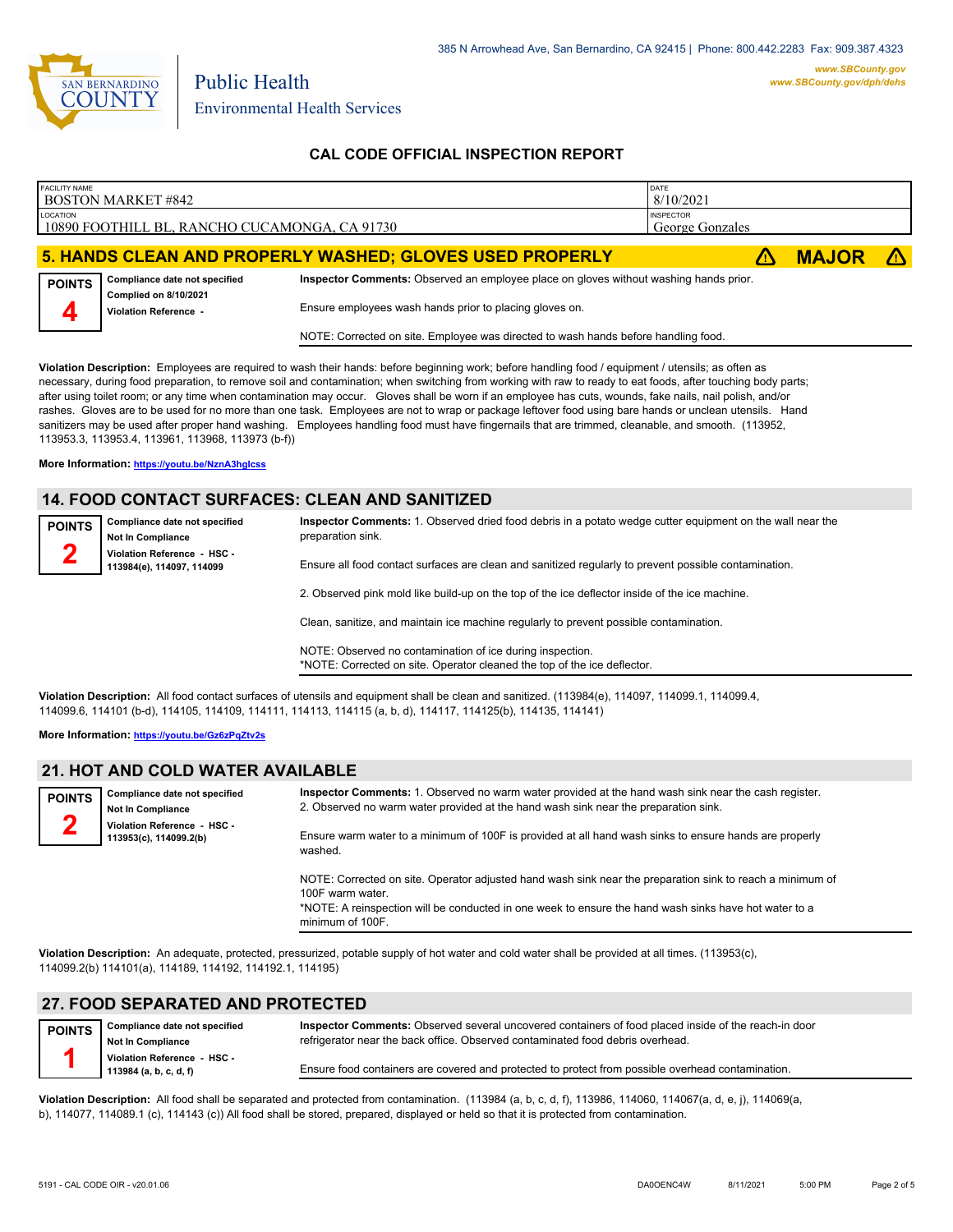

# **CAL CODE OFFICIAL INSPECTION REPORT**

| <b>FACILITY NAME</b>                                                                                              | <b>BOSTON MARKET #842</b>                                           |                                                                                                      | DATE<br>8/10/2021 |  |  |
|-------------------------------------------------------------------------------------------------------------------|---------------------------------------------------------------------|------------------------------------------------------------------------------------------------------|-------------------|--|--|
| LOCATION                                                                                                          | 10890 FOOTHILL BL, RANCHO CUCAMONGA, CA 91730                       | <b>INSPECTOR</b><br>George Gonzales                                                                  |                   |  |  |
|                                                                                                                   | 33. NONFOOD-CONTACT SURFACES CLEAN                                  |                                                                                                      |                   |  |  |
| Inspector Comments: Observed dry food build-up on oven handles.<br>Compliance date not specified<br><b>POINTS</b> |                                                                     |                                                                                                      |                   |  |  |
|                                                                                                                   | <b>Not In Compliance</b><br>Violation Reference HSC -<br>114115 (c) | Ensure all non-food contact surfaces are clean to sight and touch to prevent possible contamination. |                   |  |  |

**Violation Description:** All nonfood contact surfaces of utensils and equipment shall be clean. (114115 (c))

#### **40. WIPING CLOTHS: PROPERLY USED AND STORED**

**Compliance date not specified Not In Compliance Violation Reference - HSC - 114135, 114185.1 POINTS 1 Inspector Comments:** Observed several wet wiping cloths out throughout the facility. Ensure all wet wiping cloths are fully submerged in approved sanitizer concentration.

**Violation Description:** Wiping cloths used to wipe service counters, scales or other surfaces that may come into contact with food shall be used only once unless kept in clean water with sanitizer. (114135, 114185.1, 114185.3 (d-e)) Sponges shall not be used in contact with cleaned and sanitized or in-use food contact surfaces. (114135)

**More Information: <https://youtu.be/QGKUN9MDxjg>**

#### **41. PLUMBING; PROPER BACKFLOW DEVICES**

**Compliance date not specified Not In Compliance Violation Reference - HSC - 114171, 114189.1 POINTS 1**

**Inspector Comments:** 1. Observed the floor drain under the ice machine to have slime like build-up. 2. Observed the floor sink under the preparation sink to have build-up.

Clean and maintain floor drains to ensure drains can properly drain.

NOTE: Corrected on site. Operator cleaned floor drains.

**Violation Description:** The potable water supply shall be protected with a backflow or back siphonage protection device, as required by applicable plumbing codes. (114192) All plumbing and plumbing fixtures shall be installed in compliance with local plumbing ordinances, shall be maintained so as to prevent any contamination, and shall be kept clean, fully operative, and in good repair. Any hose used for conveying potable water shall be of approved materials, labeled, properly stored, and used for no other purpose. (114171, 114189.1, 114190, 114193, 114193.1, 114199, 114201, 114269)

#### **44. PREMISES; PERSONAL/CLEANING ITEMS; VERMIN-PROOFING**

| <b>POINTS</b> | Compliance date not specified | Inspector Comments: Observed an employee cup with a straw inserted inside of the walk-in refrigerator. |  |  |
|---------------|-------------------------------|--------------------------------------------------------------------------------------------------------|--|--|
|               | Not In Compliance             |                                                                                                        |  |  |
|               | Violation Reference - HSC -   | Ensure all employee items are placed in a designated area.                                             |  |  |
|               | 114067 (i), 114123            |                                                                                                        |  |  |

**Violation Description:** The premises of each food facility shall be kept clean and free of litter and rubbish; all clean and soiled linen shall be properly stored; non-food items shall be stored and displayed separate from food and food-contact surfaces; the facility shall be kept vermin proof. (114067 (j), 114123, 114143 (a) & (b), 114256, 114256.1, 114256.2, 114256.4, 114257, 114257.1, 114259, 114259.2, 114259.3, 114279, 114281, 114282) Food preparation sinks, handwashing sinks and warewashing equipment shall not be used for the cleaning of maintenance tools, the holding of maintenance materials, or the disposal of liquid wastes. (114123) Open-air barbecue and/or outdoor wood burning oven must operate on the same premises, in conjunction with a permanent food facility and not in an area that may pose as a fire hazard. (114143(a) (b)) Janitorial sink or approved curbed cleaning facility (exemption for restricted food service facilities Section 114279 (b)) shall be provided. (114279(a)) First aid supplies must have a legible manufacturer's label and stored in a kit or container that is located to prevent contamination. (114256.4) Insect electrocution devices are not allowed in food or utensil handling areas. (114259.3)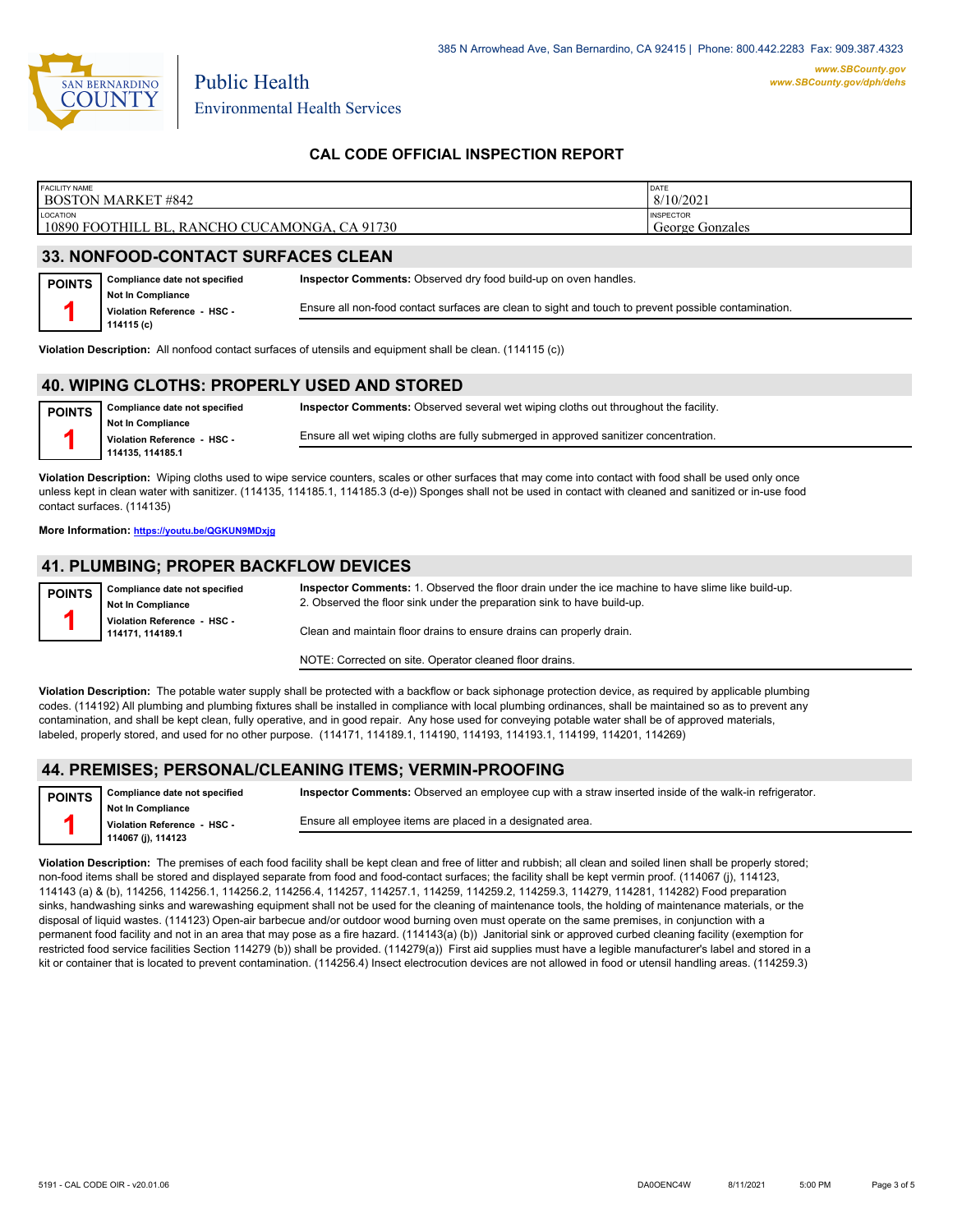

**POINTS 1**

# **CAL CODE OFFICIAL INSPECTION REPORT**

| <b>FACILITY NAME</b><br><b>BOSTON MARKET #842</b>                        | DATE<br>8/10/202                       |
|--------------------------------------------------------------------------|----------------------------------------|
| <b>LOCATION</b><br>10890 FOOTHILL BL.<br>CA 91730<br>. RANCHO CUCAMONGA. | <b>INSPECTOR</b><br>Gonzales<br>George |
|                                                                          |                                        |

# **45. FLOORS, WALLS AND CEILINGS: BUILT, MAINTAINED, AND CLEAN**

**Inspector Comments:** 1. Observed heavy food debris on floors behind the ovens.

2. Observed several floor tiles missing near the walk-in refrigerator.

**Not In Compliance Violation Reference - HSC - 114143 (d), 114266**

**Compliance date not specified**

3. Observed several floor tiles missing near the walk-in freezer.

4. Observed a ceiling panel missing above the back ovens  $\sim$  3 inches.

Maintain floor and ceiling to ensure facility is fully enclosed and prevents the harborage of vermin.

**Violation Description:** The walls / ceilings shall have durable, smooth, nonabsorbent, and washable surfaces. All floor surfaces, other than the customer service areas, shall be approved, smooth, durable and made of nonabsorbent material that is easily cleanable. Approved base coving shall be provided in all areas, except customer service areas and where food is stored in original unopened containers. Food facilities shall be fully enclosed. All food facilities shall be kept clean and in good repair. (114143 (d), 114257, 114266, 114268, 114268.1, 114271, 114272) Cleaning must be an approved dustless method. (114268.1) Mats and duckboards, if used, must be removable and easily cleanable. (114272) Open-air barbecues or wood-burning ovens floor surfaces must extend a minimum of five feet and be impervious or easily cleanable. (114143(d))

# **47. SIGNS POSTED; LAST INSPECTION REPORT AVAILABLE**

**Compliance date not specified Not In Compliance POINTS 1**

**Inspector Comments:** Observed no last inspection report available.

**Violation Reference - HSC - 113725.1, 113953.5**

Ensure the last inspection report is readily available upon request.

**Violation Description:** Handwashing signs shall be posted in each toilet room, directing attention to the need to thoroughly wash hands after using the restroom (113953.5) (b) No smoking signs shall be posted in food preparation, food storage, warewashing, and utensil storage areas (113978). (c) Consumers shall be notified that clean tableware is to be used when they return to self-service areas such as salad bars and buffets. (d) Any food facility constructed before January 1, 2004 without public toilet facilities, shall prominently post a sign within the food facility in a public area stating that toilet facilities are not provided (113725.1, 114381 (e)). A sign shall be posted stating that a copy of the most recent routine inspection report is available upon request. (113725.1) Permit shall be posted in conspicuous location. (114381(e)) Letter Grade Placecard shall be properly posted. SBCC 33.1406

# **48. FOOD HANDLER CERTIFICATION**

| <b>POINTS</b> | Compliance date not specified<br><b>Not In Compliance</b> | Inspector Comments: Observed two (2) food service workers without a valid San Bernardino County Food<br>Handler Card.                                                                                                     |
|---------------|-----------------------------------------------------------|---------------------------------------------------------------------------------------------------------------------------------------------------------------------------------------------------------------------------|
|               | Violation Reference - SBCC -<br>33.0409                   | Ensure all food service workers provide and maintain a valid San Bernardino County Food Handler card.                                                                                                                     |
|               |                                                           | A missing food handler verification form was provided on this date. Ensure to complete and submit this form<br>along with copies of all missing food handler cards to San Bernardino County Environmental Health Services |

**Violation Description:** This facility is currently in violation with the food handler certification requirement for San Bernardino County, which states all food handlers must obtain a valid food handler certificate within fourteen (14) days of employment (33.0410, 33.044). Failure to provide proof of food handler certification within fourteen (14) days will result in unannounced billable (at our current hourly rate) re-inspections to verify compliance.

This facility operator must complete the 'Missing Food Handler' form provided by the inspector and email an electronic copy (scans or photos are ok as long as they are readableto sbcfoodworker@gmail.com

**More Information: [http://www.sbcounty.gov/dph/dehs/Depts/EnvironmentalHealth/FIRST/food\\_worker\\_training.aspx](http://www.sbcounty.gov/dph/dehs/Depts/EnvironmentalHealth/FIRST/food_worker_training.aspx)**

### **IMPORTANT: Risk Based Inspection Frequency**

Food facilities that pose a higher risk level for causing foodborne illness will be subject to an additional inspection, to be billed at the hourly rate as provided in the San Bernardino Count[y Code Schedule of Fees. Facilitie](https://codelibrary.amlegal.com/codes/sanbernardino/latest/sanberncty_ca/0-0-0-122474#JD_16.0213B)s that received one or more of the following will be elevated to a high risk tier:

by 08/24/21 to avoid a billable re-inspection at a minimum rate of \$122.50 per half hour.

- A score letter of "C" or lower on one of the last two graded inspections,
- A score letter of "B" on two of the last three graded inspections,
- Repeated "four (4) point violation Risk Factor" (critical violation codes 1-23) on the last two inspections, or
- · Four (4) or more critical violations (codes 1-23) noted during an inspection, or
- A permit suspension (closure) on your last graded inspection.